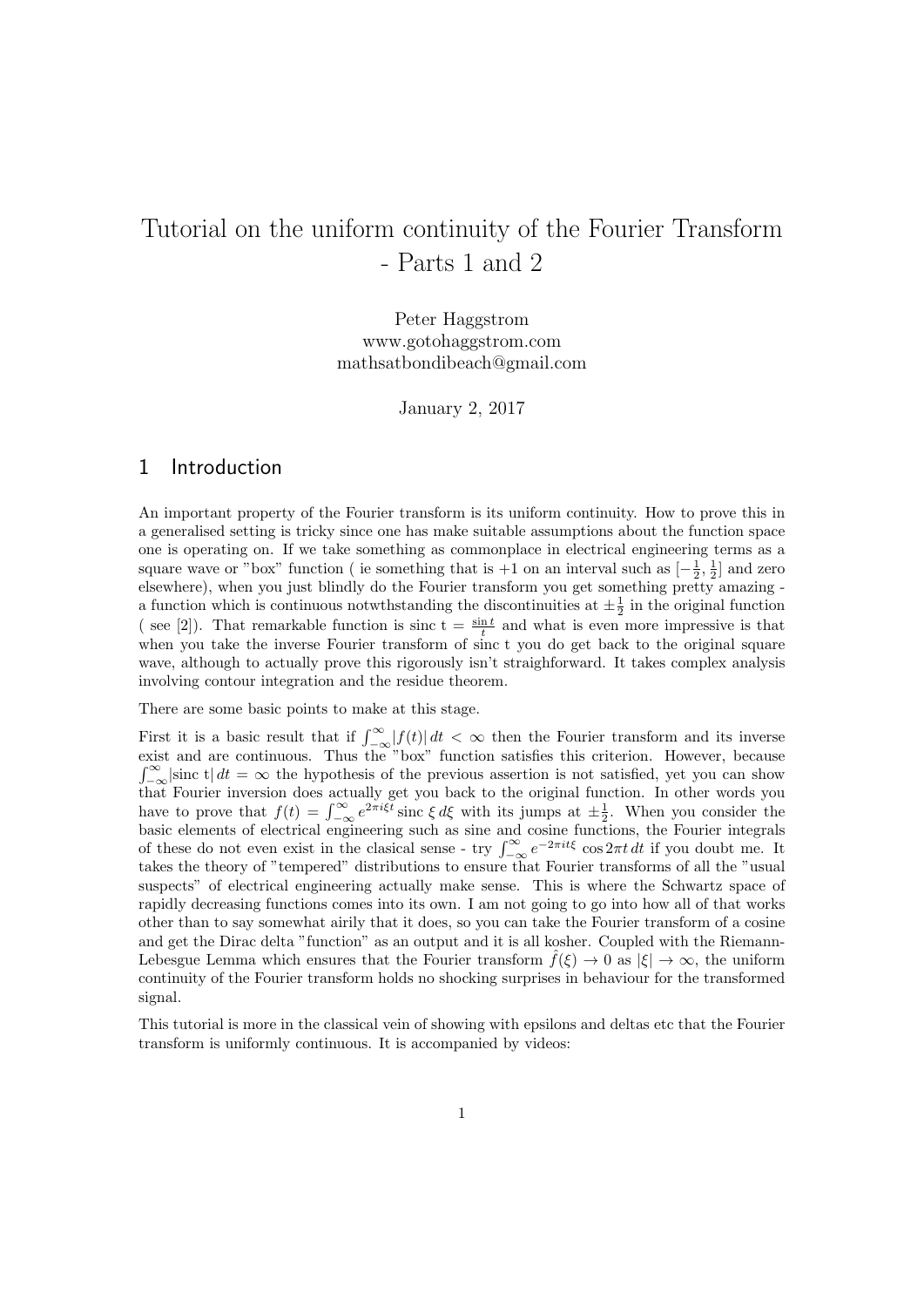Part 1: [https://www.youtube.com/watch?v=RG-dQMbGnMI&feature=youtu.be](https://www.youtube.com/watch?v=RG-dQMbGnMI&feature=youtu.be ) Part 2: <https://www.youtube.com/watch?v=iKWBYkPndZY&feature=youtu.be>

For more detail on Fourier integrals see [1].

## 2 PART 1

#### 2.1 Theorem

If  $f : \mathbb{R} \to \mathbb{C}$  is Riemann integrable on every interval  $[a, b]$  and  $\int_{-\infty}^{\infty} |f(t)| dt$  converges, then  $\hat{f}(\xi) = \int_{-\infty}^{\infty} f(t) e^{-2\pi it\xi} dt$  is uniformly continuous.

#### 2.2 The recipe for the proof

First of all we actually need to show that the Fourier transform exists as a finite number. To do this we simply make the following calculation:

$$
|\hat{f}(\xi)| = \Big| \int_{-\infty}^{\infty} f(t) e^{-2\pi it\xi} dt \Big| \le \int_{-\infty}^{\infty} \Big| f(t) e^{-2\pi it\xi} \Big| dt \le \int_{-\infty}^{\infty} |f(t)| dt < \infty \tag{1}
$$

using the hypothesis of the theorem.

What we have to prove is uniform continuity which is a *global* rather than a local property in the sense that uniform continuity refers to a set of points rather than just one point. The logical statement of the property is as follows and it is useful to understand the order of the quantifiers because they are important:

$$
\forall \epsilon > 0, \forall \xi, \eta \in \mathcal{X}, \exists \delta > 0 \text{ such that } |f(\xi) - f(\eta)| < \epsilon \text{ whenever } |\xi - \eta| < \delta \tag{2}
$$

This is to be contrasted with ordinary continuity at a point  $x_0$  say of a function  $g(x)$ . In that case the formulation is:

$$
\forall \epsilon > 0, \exists \delta > 0 \text{ such that } |g(x) - g(x_0)| < \epsilon \text{ whenever } |x - x_0| < \delta \tag{3}
$$

To illustrate the difference take a brutally simple case of  $f(x) = x^2$  on R. We know that f is continuous on R but is it *uniformly* continuous on R?. If  $f(x) = x^2$  were uniformly continuous we could take any two sufficiently close points as follows.

Let  $x = n$  and  $y = n + \frac{1}{n}$  where  $n \in \mathbb{N}$ . Hence for large n the two points can be made arbitrarily close. But  $|f(y) - f(x)| = |(n + \frac{1}{n})^2 - n^2| = 2 + \frac{1}{n^2} > 2$ . Because the definition has to work for any  $\epsilon > 0$  this shows that the function cannot be uniformly continuous on R since no matter how close we make x and y, we can never get  $|f(y) - f(x)| < 1$  for instance.

The main concept to take away is that with uniform continuity, you can give me any positive epsilon and I can find a delta for any two points in the set such that the absolute value of the difference in the Fourier transforms evaluated at those two points is less than epsilon.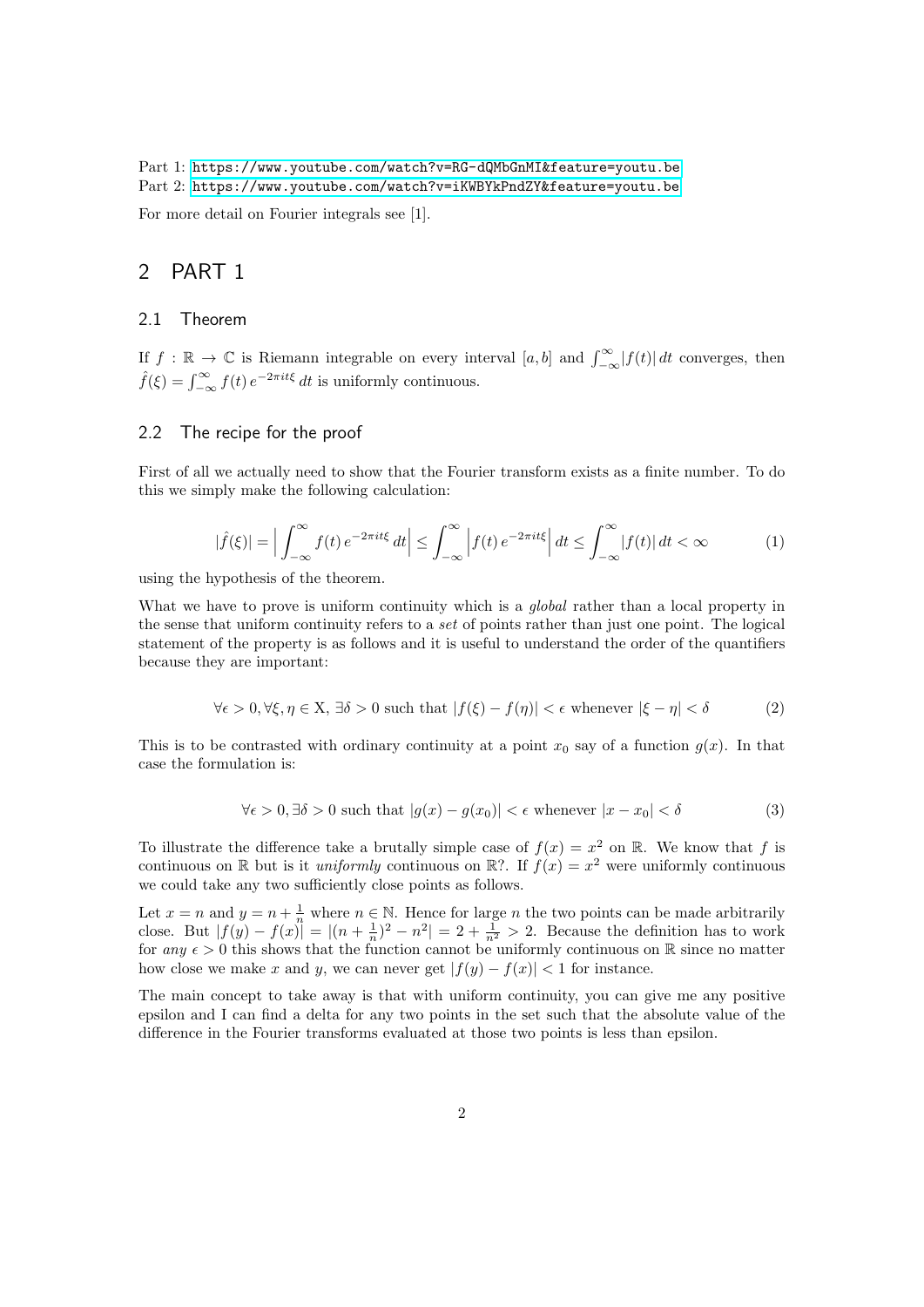In order to prove the theorem we have to get to a stage of showing that  $|\hat{f}(\xi) - \hat{f}(\eta)| < \epsilon$  when  $|\xi - \eta| < \delta$  which means that we have to somehow arrive at something that looks like this:

$$
|\hat{f}(\xi) - \hat{f}(\eta)| < \text{constant} \times |\xi - \eta| \tag{4}
$$

because if we make  $|\xi - \eta| < \delta$  where  $\delta \leq \frac{1}{\text{constant}} \epsilon$  then (4) guarantees that  $|\hat{f}(\xi) - \hat{f}(\eta)| < \epsilon$ .

The main idea is to break the domain of integration up into three parts which I call the "tails" and the "hump" and then use properties of the function for each of those pieces to make the absolute values of the contributions small enough. You need to use different properties for the hump and the tails as you will see. In what follows I define the Fourier transform as follows and remember when using Mathematica, say, to check what parametrization you are using when comparing calculated results:

$$
\hat{f}(\xi) = \int_{-\infty}^{\infty} f(t)e^{-2\pi i \xi t} dt
$$
\n(5)

We choose our  $\epsilon > 0$  and pick a number  $D(\epsilon)$  which we will use to break up the domain of integration. This number depends on  $\epsilon$  because if we make  $\epsilon$  very small we may have to make  $D(\epsilon)$  very large to make the contributions of the tails sufficiently small, for instance.

$$
\begin{split}\n\left| \hat{f}(\xi) - \hat{f}(\eta) \right| &= \Big| \int_{-\infty}^{\infty} f(t) e^{-2\pi i \xi t} \, dt - \int_{-\infty}^{\infty} f(t) e^{-2\pi i \eta t} \, dt \Big| \\
&= \Big| \int_{-\infty}^{\infty} f(t) \Big( e^{-2\pi i \xi t} - e^{-2\pi i \eta t} \Big) \, dt \Big| \\
&= \Big| \underbrace{\int_{|t| \ge D(\epsilon)} f(t) \Big( e^{-2\pi i \xi t} - e^{-2\pi i \eta t} \Big) \, dt}_{\text{tails}} + \underbrace{\int_{-D(\epsilon)}^{D(\epsilon)} f(t) \Big( e^{-2\pi i \xi t} - e^{-2\pi i \eta t} \Big) \, dt}_{\text{hump}} \Big| \\
&\le \Big| \int_{|t| \ge D(\epsilon)} f(t) \Big( e^{-2\pi i \xi t} - e^{-2\pi i \eta t} \Big) \, dt \Big| + \Big| \int_{-D(\epsilon)}^{D(\epsilon)} f(t) \Big( e^{-2\pi i \xi t} - e^{-2\pi i \eta t} \Big) \, dt \Big| \\
&\le \int_{|t| \ge D(\epsilon)} \Big| f(t) \Big( e^{-2\pi i \xi t} - e^{-2\pi i \eta t} \Big) \Big| \, dt + \int_{-D(\epsilon)}^{D(\epsilon)} \Big| f(t) \Big( e^{-2\pi i \xi t} - e^{-2\pi i \eta t} \Big) \Big| \, dt \\
&\le \underbrace{\int_{|t| \ge D(\epsilon)} |f(t)| \, |e^{-2\pi i \xi t} - e^{-2\pi i \eta t} \Big| \, dt}_{= \frac{\epsilon}{2}} + \int_{-D(\epsilon)}^{D(\epsilon)} |f(t)| \, |e^{-2\pi i \xi t} - e^{-2\pi i \eta t} \Big| \, dt \end{split}
$$

From the hypotheses of the theorem we know that because  $\int_{-\infty}^{\infty} |f(t)| dt$  converges, it follows that for any  $\epsilon > 0$  we can make the tails of the integral small - this is where the  $D(\epsilon)$  comes in since its existence is guaranteed. Thus we can say that  $\int_{|t|\ge D(\epsilon)} |f(t)| dt < \frac{\epsilon}{4}$ . Now in the tails integral we can easily bound the other factor as follows  $|e^{-2\pi i \xi t} - e^{-2\pi i \eta t}| \leq |e^{-2\pi i \xi t}| + |e^{-2\pi i \eta t}| \leq 1+1=2$ . Thus the tails integral becomes:

$$
\int_{|t| \ge D(\epsilon)} |f(t)| \, |e^{-2\pi i \xi t} - e^{-2\pi i \eta t}| \, dt \le 2 \times \frac{\epsilon}{4} = \frac{\epsilon}{2}.
$$

The hump is more tricky since we can't necessarily say that area in the hump is small particularly if we had to make  $D(\epsilon)$  big in order to get the tails sufficiently small. Moreover, we have the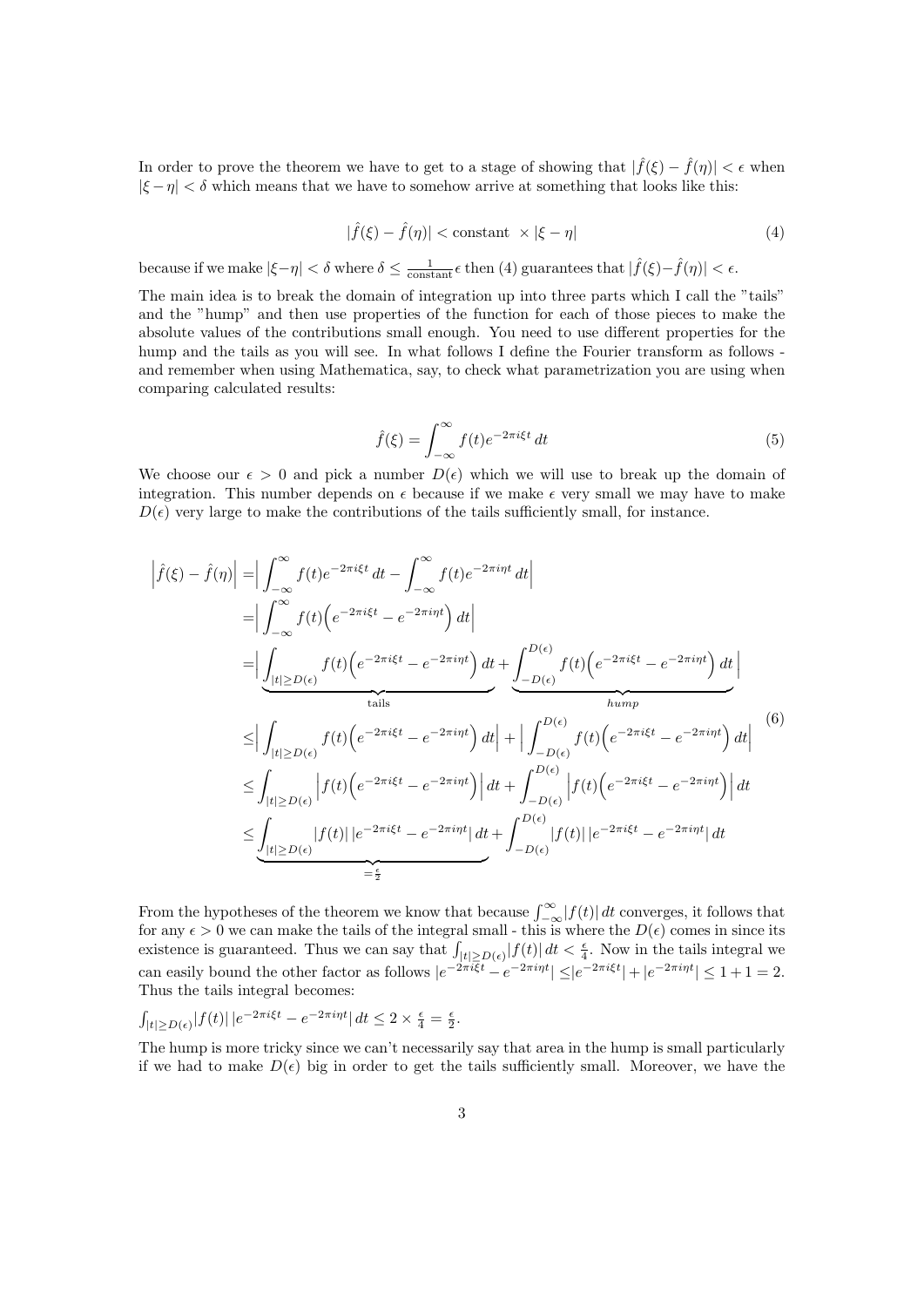other exponential component and recall that we had to somehow get a factor  $|\xi - \eta|$  in the overall result. Now because  $f$  is integrable on any interval it is bounded on that interval and is thus bounded on  $[-D(\epsilon), D(\epsilon)]$ . Thus we can say that there is a  $B(\epsilon) > 0$  such that:

$$
\sup_{t \in [-D(\epsilon), D(\epsilon)]} = B(\epsilon)
$$

The bound depends on  $\epsilon$  because if we vary  $\epsilon$ , we expect the bound to vary. We want to get an estimate for the hump which is useful. This involves massaging the exponential factor as follows. We start with a general property of exponentials (for any real  $a, b$ ) which is the guts of the estimate:

$$
|e^{ia} - e^{ib}| \le |a - b| \tag{7}
$$

This is proved as follows:

$$
|e^{ia} - e^{ib}| = |\cos a + i \sin a - \cos b - i \sin b|
$$
  
\n
$$
= |\cos a - \cos b + i(\sin a - \sin b)|
$$
  
\n
$$
= \sqrt{(\cos a - \cos b)^2 + (\sin a - \sin b)^2}
$$
  
\n
$$
= \sqrt{\cos^2 a - 2 \cos a \cos b + \cos^2 b + \sin^2 a - 2 \sin a \sin b + \sin^2 b}
$$
  
\n
$$
= \sqrt{2(1 - \cos(a - b))}
$$
  
\n
$$
= \sqrt{2 \times 2 \sin^2 \left(\frac{a - b}{2}\right)}
$$
  
\n
$$
= 2 \times \sin \left(\frac{a - b}{2}\right)
$$
  
\n
$$
\leq 2 \times \left| \sin \left(\frac{a - b}{2}\right) \right|
$$
  
\n
$$
\leq 2 \times \frac{|a - b|}{2}
$$
  
\n
$$
= |a - b|
$$

Note here that  $|\sin x| \leq |x|$  for all x (draw a diagram to convince yourself). Thus we have the following:

$$
|e^{-2\pi i \xi t} - e^{-2\pi i \eta t}| \leq |-2\pi \xi t - (-2\pi \eta t)|
$$
  
= 2\pi |t| |\xi - \eta| (9)

 $(Note:|x| = |-x|)$ 

So over  $[-D(\epsilon), D(\epsilon)]$  we can dominate the integrand in the hump as follows:

$$
|f(t)| |e^{-2\pi i \xi t} - e^{-2\pi i \eta t}| \leq \sup_{t \in [-D(\epsilon), D(\epsilon)]} \{2\pi |t| |\xi - \eta| |f(t)|\}
$$
  

$$
\leq 2\pi \times 2D(\epsilon) \times B(\epsilon) \times |\xi - \eta|
$$
 (10)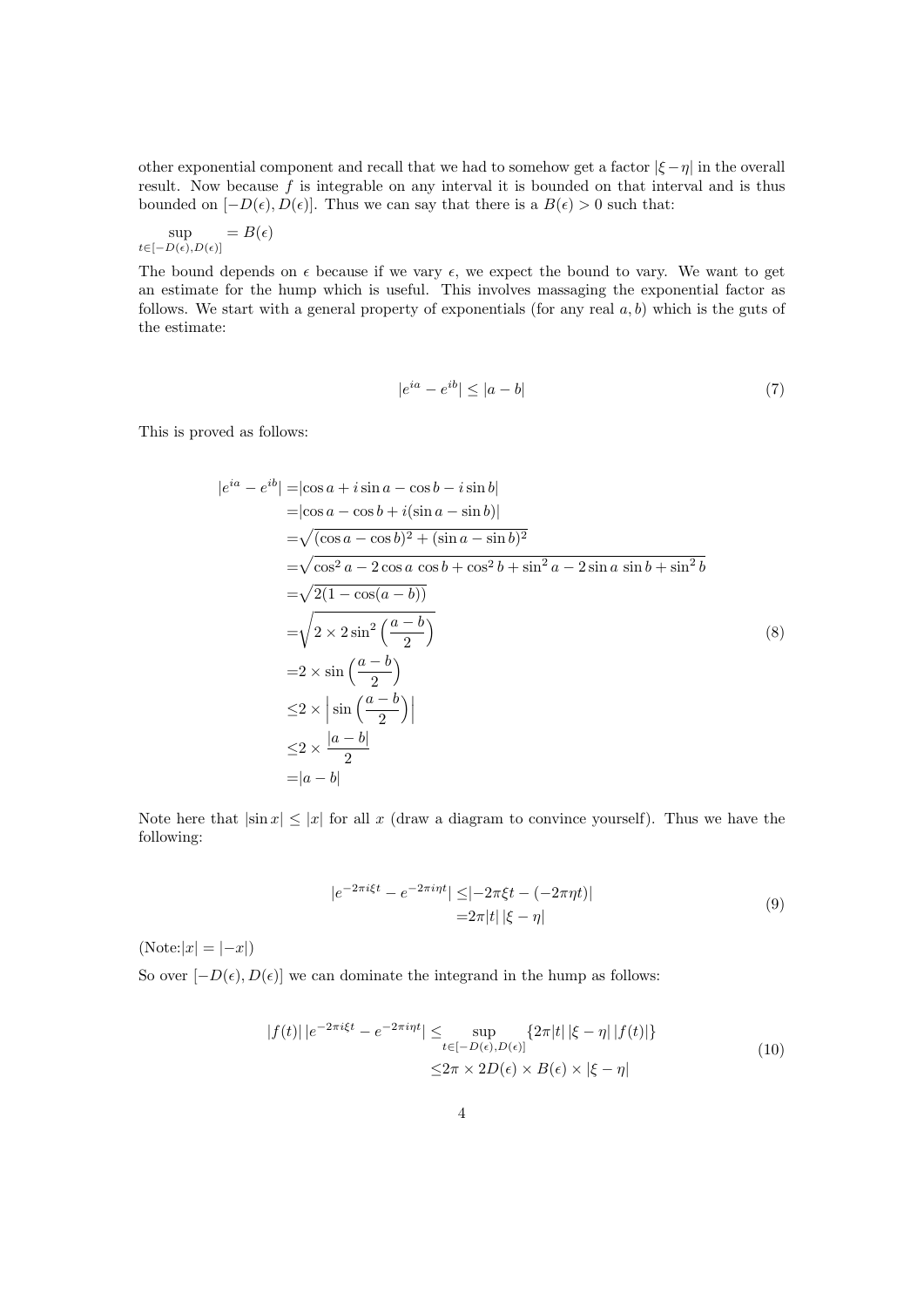So what we have now in the hump integral is this:

$$
\int_{-D(\epsilon)}^{D(\epsilon)} |f(t)| |e^{-2\pi i \xi t} - e^{-2\pi i \eta t}| dt \le \int_{-D(\epsilon)}^{D(\epsilon)} 2\pi \times 2D(\epsilon) \times B(\epsilon) \times |\xi - \eta| dt
$$
\n
$$
\le 8\pi D^2(\epsilon)B(\epsilon)|\xi - \eta|
$$
\n(11)

So finally we have the following overall estimate (see last line of (6) ):

$$
\left|\hat{f}(\xi) - \hat{f}(\eta)\right| \leq \frac{\epsilon}{2} + 8\pi D^2(\epsilon)B(\epsilon)|\xi - \eta| \tag{12}
$$

So if make  $|\xi - \eta| \leq \frac{\epsilon}{16\pi D^2(\epsilon)B(\epsilon)+1}$  we finally have:

$$
\left| \hat{f}(\xi) - \hat{f}(\eta) \right| \leq \frac{\epsilon}{2} + 8\pi D^2(\epsilon)B(\epsilon) |\xi - \eta|
$$
  

$$
\leq \frac{\epsilon}{2} + 8\pi D^2(\epsilon)B(\epsilon) \times \frac{\epsilon}{16\pi D^2(\epsilon)B(\epsilon) + 1}
$$
 (13)  

$$
< \epsilon
$$

This is what we wanted to show and if you were given a specific case you could in principle demonstrate all the estiimates in detail. Remember the Fourier transform of the box function was the sinc function so we now know that the sinc function is uniformly continuous on the real line (compare with the approach in [2]).

## 3 PART 2

Although the Fourier transfrom seems well behaved, at least by the standards of uniform continuity, it does necessarily behave well in general. For instance, let's return to our simple box function defined as follows:

$$
f(t) = \begin{cases} 1 & \text{if } |t| < \frac{1}{2} \\ 0 & \text{if } |t| > \frac{1}{2} \end{cases}
$$
 (14)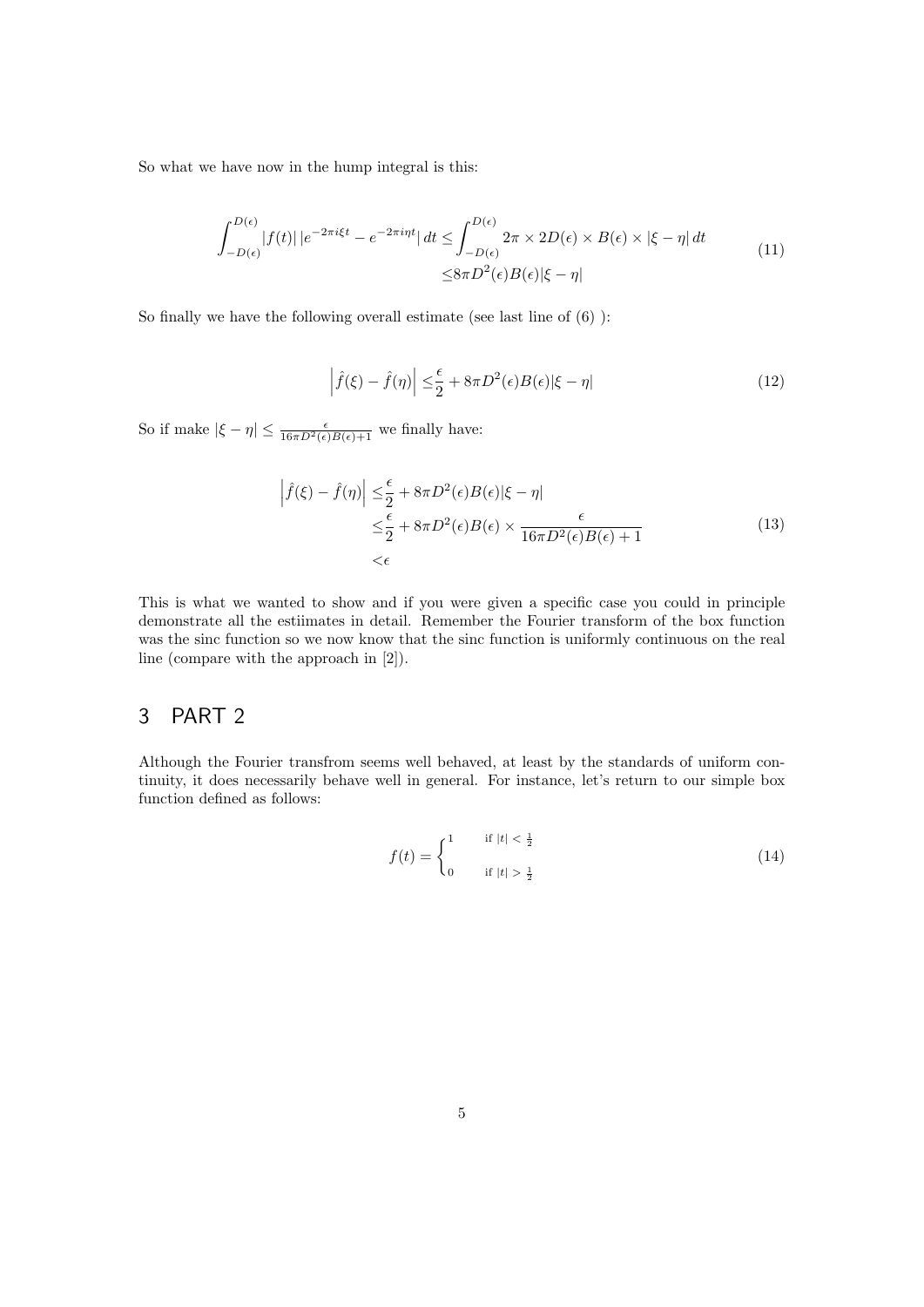

Clearly  $f$  satisfies the assumptions of the theorem because it is Riemann intergrable on every interval and  $\int_{-\infty}^{\infty} |f(t)| dt = 1$ . Hence its Fourier transform is uniformly continuous. The Fourier transform is simply:

$$
\hat{f}(\xi) = \int_{-\infty}^{\infty} f(t)e^{-2\pi i \xi t} dt
$$

$$
= \int_{-\frac{1}{2}}^{\frac{1}{2}} e^{-2\pi i \xi t} dt
$$

$$
= -\frac{1}{2\pi i \xi} \left[ e^{-\pi i \xi} - e^{\pi i \xi} \right]
$$

$$
= \frac{\sin \pi \xi}{\pi \xi}
$$

$$
= \text{sinc } \pi \xi
$$
(15)

The graph of sinc  $\pi \xi$  looks like this: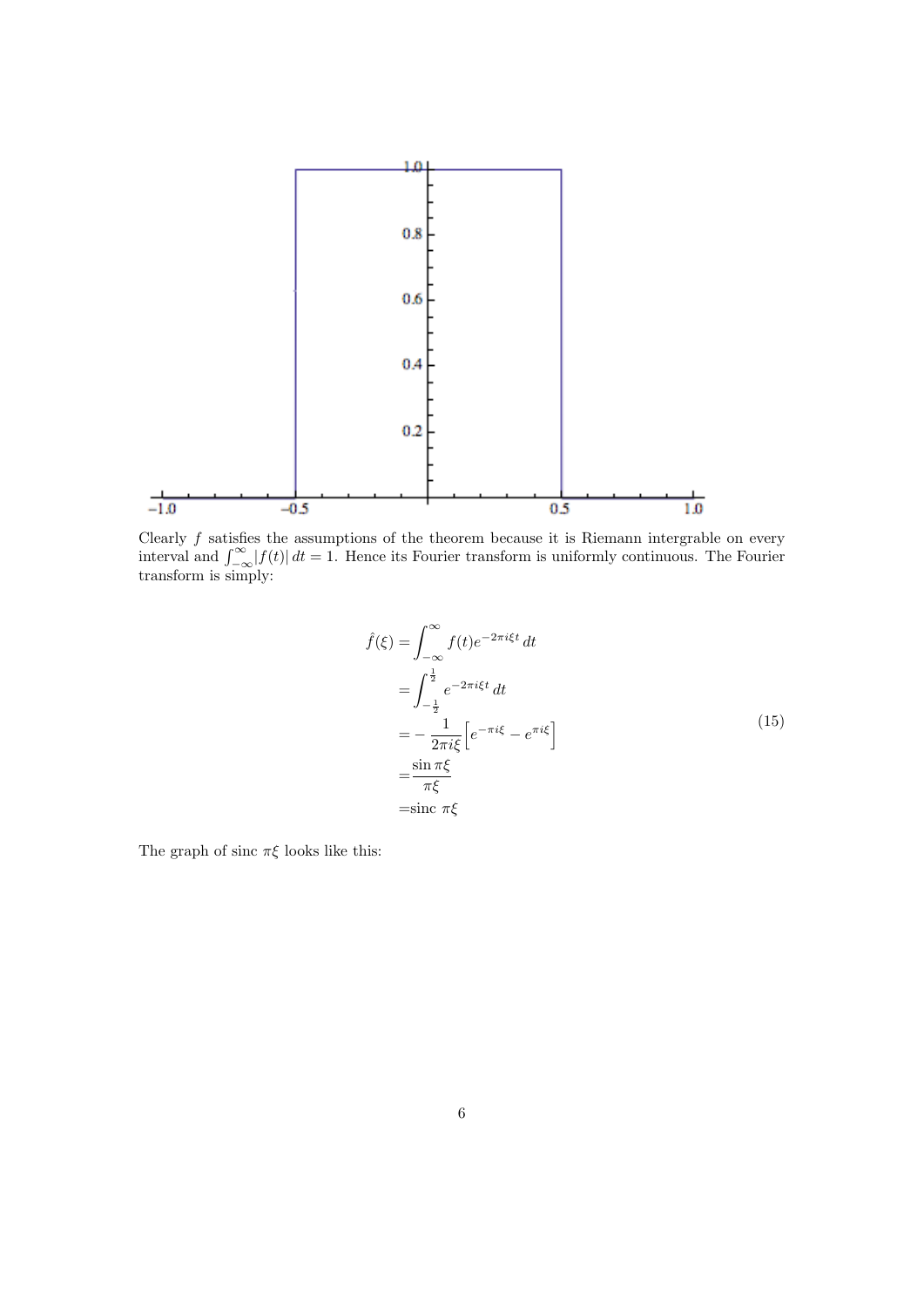

We know that  $\int_{-\infty}^{\infty} \frac{\sin \pi \xi}{\pi \xi} d\xi = 1$  (see [1] or any Fourier theory textbook) but does  $\int_{-\infty}^{\infty}$ We know that  $\int_{-\infty}^{\infty} \frac{\sin \pi \xi}{\pi \xi} d\xi = 1$  (see [1] or any Fourier theory textbook) but does  $\int_{-\infty}^{\infty} \left| \frac{\sin \pi \xi}{\pi \xi} \right| d\xi$ <br>converge? If you follow why the integral of the sinc function converges (there is a l lation going on because of alternating signs) then you might bet that the integral of its absolute value does not converge. In essence the damping factor  $\frac{1}{|\xi|}$  does not decay fast enough to guarantee convergence. The convergence of trigonometrical integrals is a very subtle matter and if you want to challenge yourself read Zygmund's tome ( [3]). To establish the divergence we have to show the following:

$$
\int_{-M}^{M} \left| \frac{\sin \pi \xi}{\pi \xi} \right| d\xi \to \infty \text{ as } M \to \infty \tag{16}
$$

Because we are working with a trigonometrical function we choose  $M = (N + 1)$  for  $N \in$  $\{1, 2, 3, \ldots\}$ . The reason for this choice will become clear shortly. We want to show that the integral gets arbitrarily big and so we need to show that it is at least as big as something that gets big. Thus we have the following: